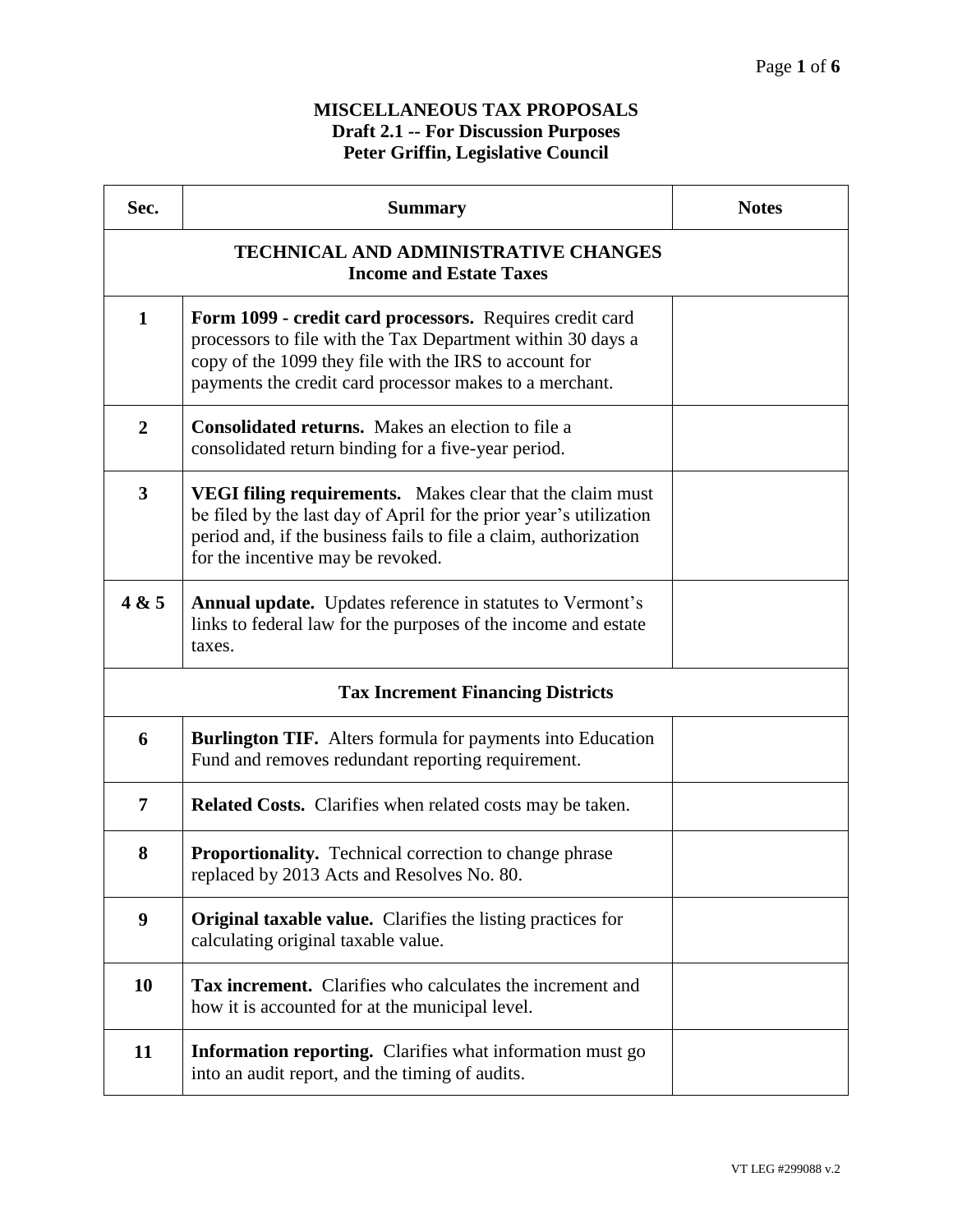| Sec.                                               | <b>Summary</b>                                                                                                                                                                                                                                                                                                                                                                                                                                                     | <b>Notes</b> |
|----------------------------------------------------|--------------------------------------------------------------------------------------------------------------------------------------------------------------------------------------------------------------------------------------------------------------------------------------------------------------------------------------------------------------------------------------------------------------------------------------------------------------------|--------------|
| 12                                                 | <b>Rulemaking and enforcement.</b> Technical changes and<br>requires the Secretary's decisions be in writing to<br>municipalities.                                                                                                                                                                                                                                                                                                                                 |              |
| 13                                                 | <b>Audits.</b> Amends the schedule for audits to harmonize the<br>timing of audits for all districts.                                                                                                                                                                                                                                                                                                                                                              |              |
| <b>Property Taxes and Property Tax Adjustments</b> |                                                                                                                                                                                                                                                                                                                                                                                                                                                                    |              |
| 14                                                 | <b>Lister designations.</b> Strikes several specific lister<br>designations that no longer exist and allows the Director more<br>flexibility in designating levels of achievement.                                                                                                                                                                                                                                                                                 |              |
| 15                                                 | Petitions to PVR for redetermination of equalization<br>decisions. Changes the notice date from the day a town<br>receives the notice to the day PVR sends it. Extends filing<br>period by five days.                                                                                                                                                                                                                                                              |              |
| 16                                                 | <b>Homestead declarations - time to pay.</b> Clarifies that the<br>issuance of a corrected property tax bill due to a late filing or<br>refiling of a homestead declaration does not excuse the<br>taxpayer from paying the original liability. Any overpayment<br>is to be reflected in the corrected bill. Allows the towns the<br>discretion to set penalties of up to 3 percent or up to 8 percent<br>for late or misfiled declarations. Companion to Sec. 18. |              |
| 17                                                 | Homestead declaration - date for refiling. Moves the date<br>for refiling a homestead declaration to October 15 to be<br>consistent with filing for property tax adjustment deadlines.                                                                                                                                                                                                                                                                             |              |
| 18                                                 | <b>Property tax adjusments - time to pay.</b> Companion<br>provision to Sec. 16. Clarifies that the issuance of a corrected<br>property tax bill due to a late filing or refiling of a homestead<br>declaration does not excuse the taxpayer from paying the<br>original liability. Any overpayment is to be reflected in the<br>corrected bill.                                                                                                                   |              |
| <b>Meals and Rooms Tax</b>                         |                                                                                                                                                                                                                                                                                                                                                                                                                                                                    |              |
| 19                                                 | <b>Technical change.</b> Updates the program name for subsidized<br>food benefits.                                                                                                                                                                                                                                                                                                                                                                                 |              |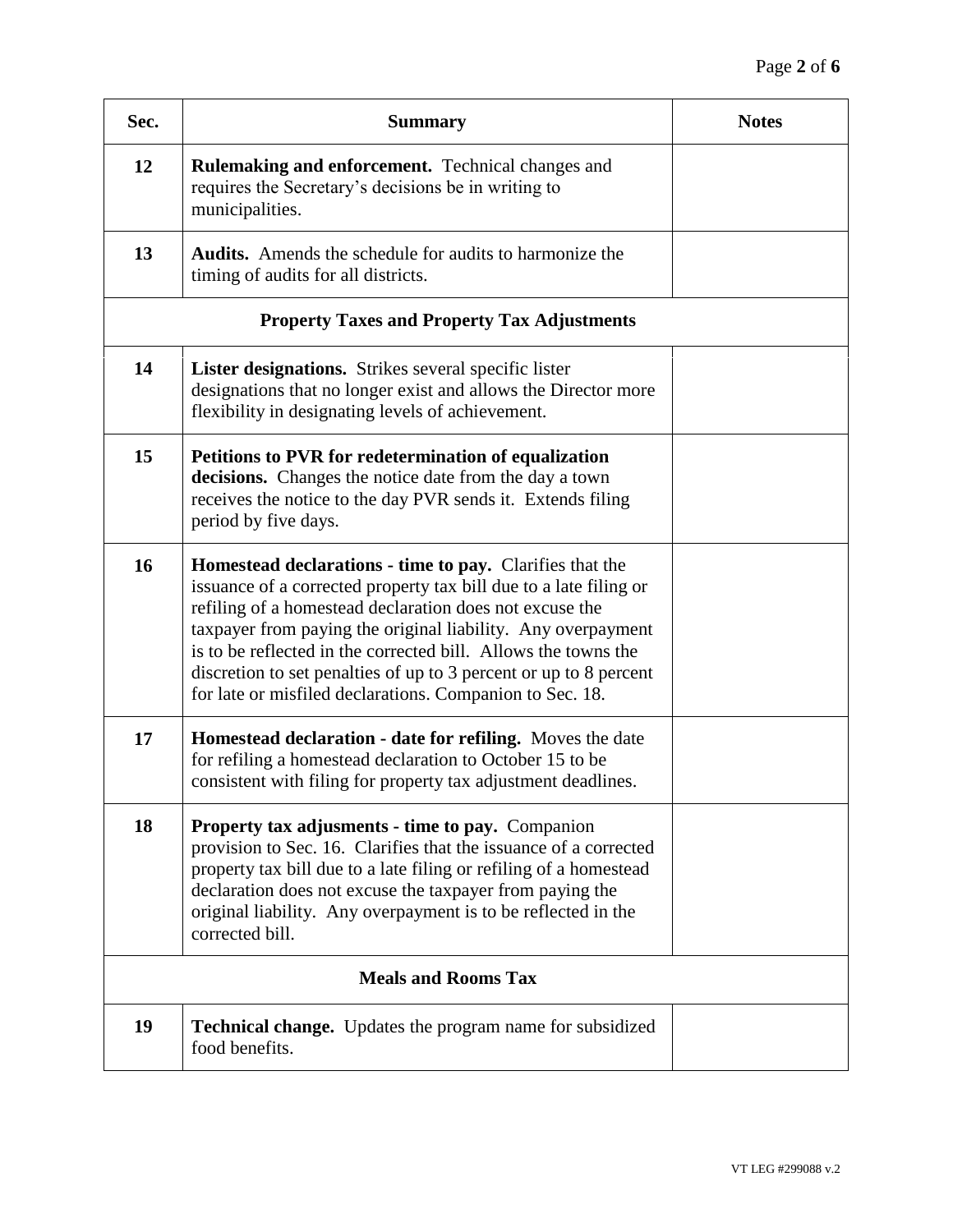| Sec.                                                     | <b>Summary</b>                                                                                                                                                                                                                                                                                                                                                            | <b>Notes</b> |
|----------------------------------------------------------|---------------------------------------------------------------------------------------------------------------------------------------------------------------------------------------------------------------------------------------------------------------------------------------------------------------------------------------------------------------------------|--------------|
| <b>Property Transfer Tax</b>                             |                                                                                                                                                                                                                                                                                                                                                                           |              |
| 20                                                       | <b>Filing requirements.</b> Removes the signature requirement for<br>returns that accompany deeds for filing by a clerk. Conforms<br>with the removal of signature requirement from underlying<br>return passed in 2012.                                                                                                                                                  |              |
| POLICY AND REVENUE CHANGES<br><b>Alcoholic Beverages</b> |                                                                                                                                                                                                                                                                                                                                                                           |              |
| 21                                                       | <b>Distilled spirits.</b> Clarifies that manufacturers and rectifiers<br>only pay tax on sales of their own beverages under a class-four<br>license.                                                                                                                                                                                                                      |              |
| <b>Property Taxes</b>                                    |                                                                                                                                                                                                                                                                                                                                                                           |              |
| 22                                                       | <b>Shared equity housing.</b> Requires owner-occupied housing<br>subject to a housing subsidy covenant be valued at 70 percent<br>of fair market value. Adds a requirement for the<br>Commissioner to report every five years on whether the<br>percentage used in this provision should be altered.                                                                      |              |
| $23 - 24$                                                | <b>Municipally owned lakeshore property.</b> Alters related<br>changes made in 2013. Allows a town, in two specific<br>instances, to vote to exempt from its municipal taxes lakeshore<br>property owned by a different town. Exempts, in two specific<br>instances, municipally owned lakeshore property in a different<br>town from statewide education property taxes. |              |
| 25                                                       | Health and recreation property. Makes clear that certain<br>health and recreation facilities are considered exempt<br>properties under the public, pious, and charitable exemption.                                                                                                                                                                                       |              |
| <b>Solar Capacity Tax</b>                                |                                                                                                                                                                                                                                                                                                                                                                           |              |
| 26                                                       | <b>Exemption.</b> Exempts from both the statewide education tax<br>and municipal property taxes solar renewable energy plants<br>with less than a 50 kW capacity that are either net metered or<br>not connected to the power grid.                                                                                                                                       |              |
| 27                                                       | <b>Municipal valuation.</b> Puts in place a statutory process for<br>determining the fair market value of solar renewable energy<br>plants.                                                                                                                                                                                                                               |              |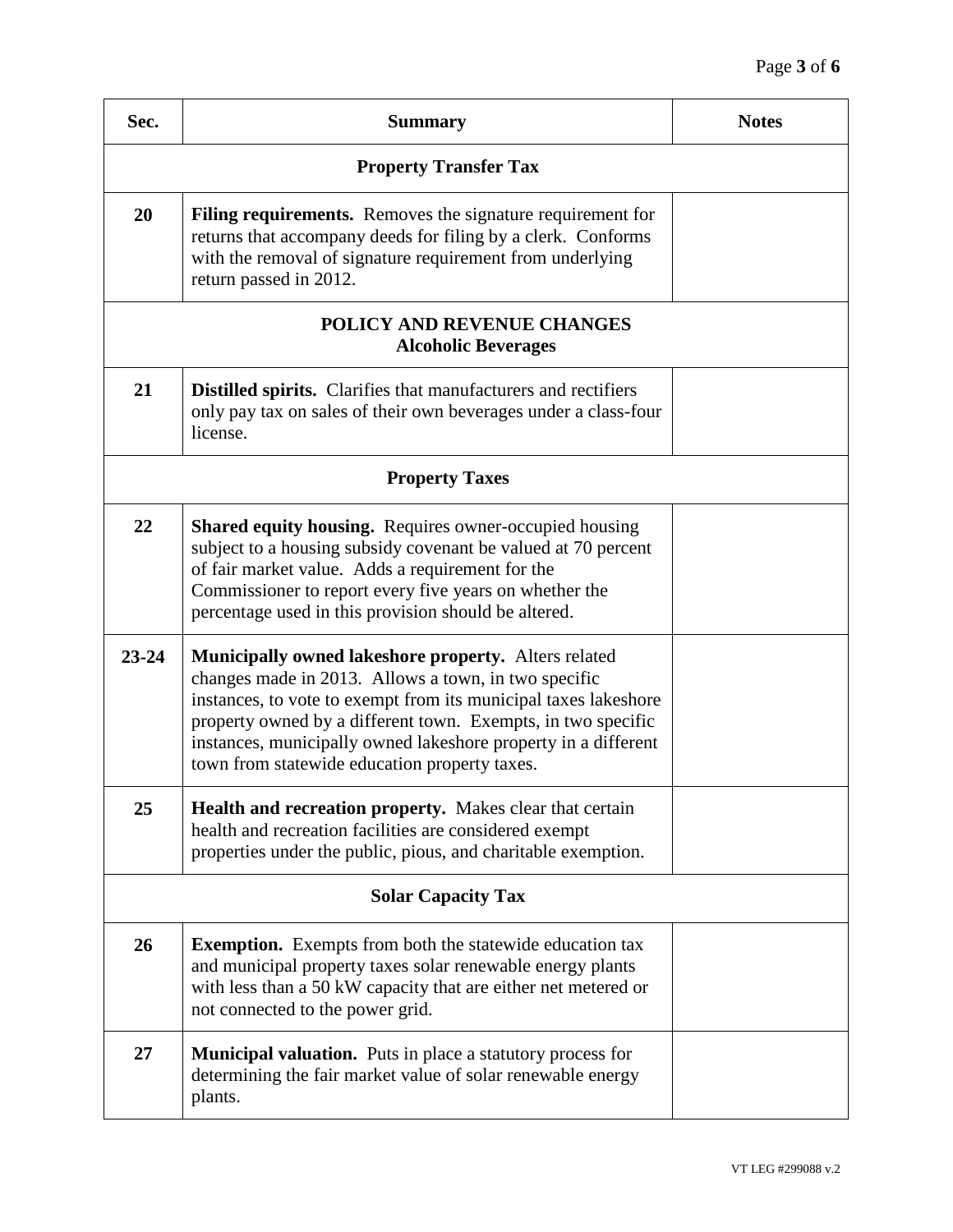| Sec.                                                         | <b>Summary</b>                                                                                                                                                                                                                                                                                                       | <b>Notes</b> |
|--------------------------------------------------------------|----------------------------------------------------------------------------------------------------------------------------------------------------------------------------------------------------------------------------------------------------------------------------------------------------------------------|--------------|
| 28                                                           | Municipal exemptions. Updates the language for<br>municipally voted exemptions for renewable energy plants and<br>makes several conforming changes.                                                                                                                                                                  |              |
| 29                                                           | <b>Capacity tax.</b> Increases the current exemption from the<br>capacity tax from plants with 10kW capacity or greater to<br>plants with less than 50kW capacity.                                                                                                                                                   |              |
| 30                                                           | <b>Repeal.</b> Repeals the prospective 2023 repeal of the exemption<br>from the uniform capacity tax for smaller plants.                                                                                                                                                                                             |              |
| <b>Valuation of Natural Gas and Petroleum Infrastructure</b> |                                                                                                                                                                                                                                                                                                                      |              |
| 31                                                           | Valuation. For purposes of the statewide education property<br>tax, the Director of PVR shall determine the appraised value of<br>all natural gas or petroleum infrastructure within this State.<br>The Director's valuation shall be on a cost basis, but shall not<br>be depreciated below 30 percent of its cost. |              |
|                                                              | <b>Income Taxes</b>                                                                                                                                                                                                                                                                                                  |              |
| 32                                                           | Use tax reporting. Increases the amount of use tax a taxpayer<br>may elect to report from 0.08 percent of the taxpayer's<br>adjusted gross income to 0.10 percent.                                                                                                                                                   |              |
| 33                                                           | Medical marijuana dispensaries. Allows medical marijuana<br>dispensaries to take certain expenses against their State income<br>that they cannot take at the federal level.                                                                                                                                          |              |
| <b>Downtown and Village Center Tax Credits</b>               |                                                                                                                                                                                                                                                                                                                      |              |
| 34                                                           | <b>Limit.</b> Increases the total limit in tax credits available from<br>\$1,700,000 to \$2,200,000.                                                                                                                                                                                                                 |              |
| 35                                                           | <b>Sales tax exemption.</b> Repeals exemption for purchases in<br>excess of \$250,000 for downtown redevelopment projects.                                                                                                                                                                                           |              |
| 36                                                           | Flood-related tax credits. Authorizes a credit of \$88,000 to<br>Latchis Arts for Irene-related damage under 32 V.S.A.<br>$§$ 5930bb.                                                                                                                                                                                |              |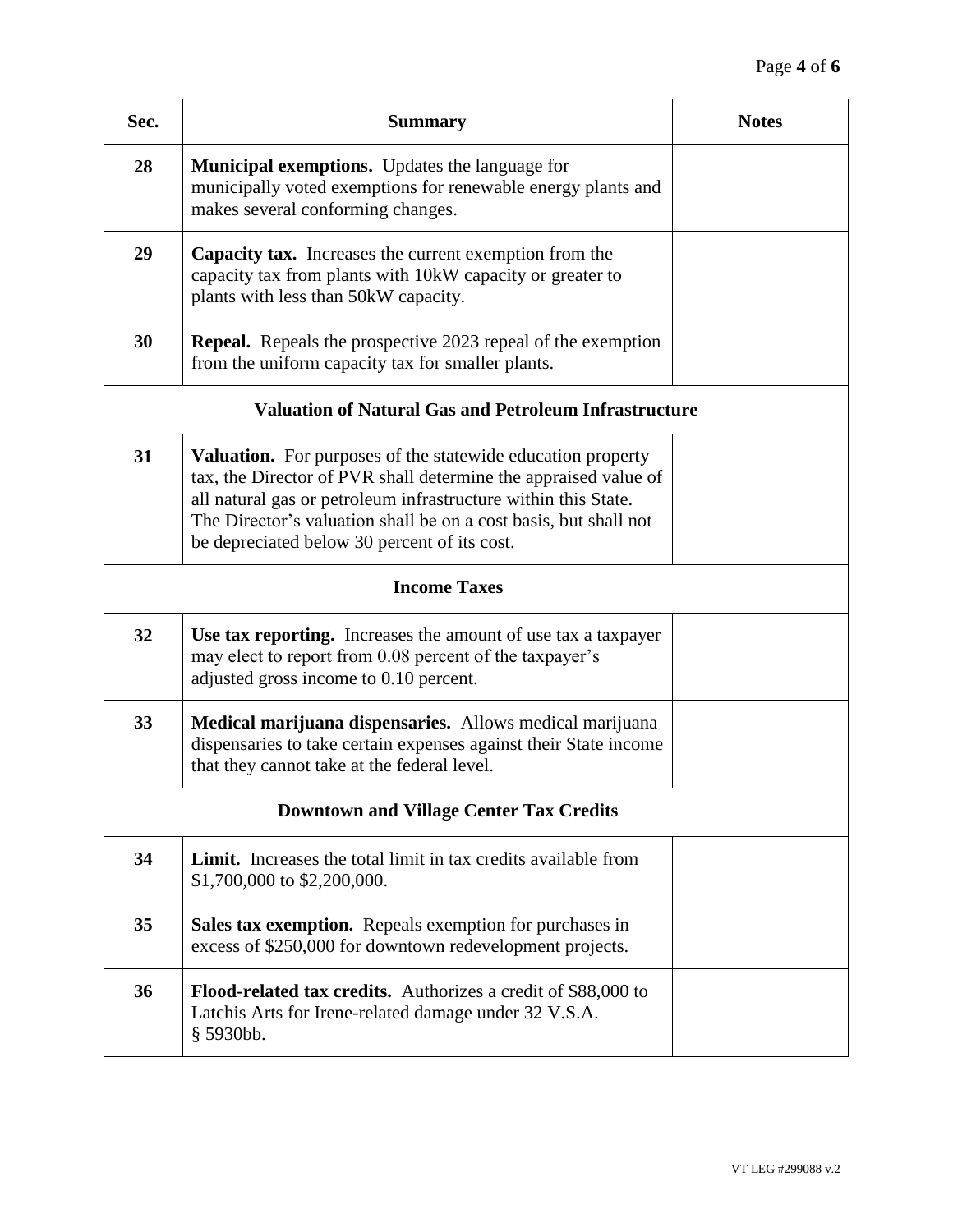| Sec.                                                   | <b>Summary</b>                                                                                                                                                                                               | <b>Notes</b> |
|--------------------------------------------------------|--------------------------------------------------------------------------------------------------------------------------------------------------------------------------------------------------------------|--------------|
| <b>Research and Development Expenses</b>               |                                                                                                                                                                                                              |              |
| 37                                                     | <b>Exemption.</b> Reduces the percentage of the federal credit<br>allowed against State income tax from 30 percent to 24<br>percent. Requires Tax Department to identify which taxpayers<br>take the credit. |              |
| <b>Tobacco</b>                                         |                                                                                                                                                                                                              |              |
| 38                                                     | <b>E-cigarettes.</b> Includes e-cigarettes in the definition of "other"<br>tobacco products" and taxes them as such.                                                                                         |              |
| 39                                                     | <b>Snuff.</b> Taxes snuff on par with cigarettes.                                                                                                                                                            |              |
| 40                                                     | <b>Floor tax.</b> Imposes a corresponding floor tax on snuff.                                                                                                                                                |              |
| <b>Sales and Use Tax — Contractors</b>                 |                                                                                                                                                                                                              |              |
| 41                                                     | <b>Definition of sales.</b> Changes definition of retail sales to<br>include sales to contractors of items intended to be affixed to<br>real property.                                                       |              |
| 42                                                     | <b>Sales to contractors.</b> Includes sales to contractors in list of<br>sales covered by the sales and use tax.                                                                                             |              |
| 43                                                     | <b>Certificates of exemption.</b> Allows contractors to apply for<br>direct payment permits from the Commissioner.                                                                                           |              |
| <b>Sales and Use Tax — Telecommunications Services</b> |                                                                                                                                                                                                              |              |
| 44                                                     | <b>Telecommunications services.</b> Change would have the effect<br>of imposing the use tax on telecommunications services.                                                                                  |              |
| <b>Propane Canisters</b>                               |                                                                                                                                                                                                              |              |
| 45                                                     | <b>Canisters.</b> Clarifies that propane sold in free-standing<br>canisters is not subject to the fuel gross receipts tax.                                                                                   |              |
| 46                                                     | Sales tax. Makes propane sold in free-standing containers<br>subject to the sales tax.                                                                                                                       |              |